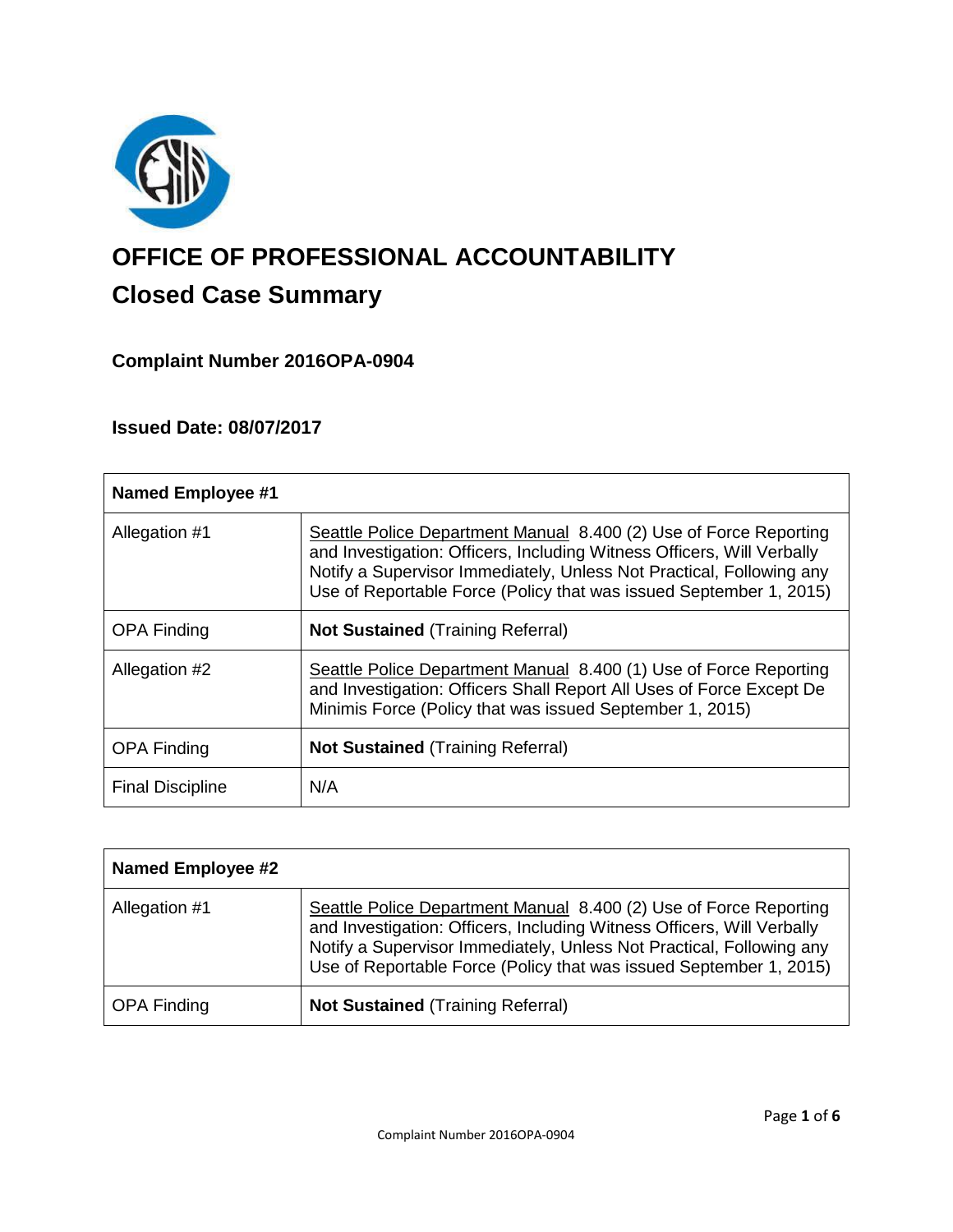| Allegation #2           | Seattle Police Department Manual 8.400 (1) Use of Force Reporting<br>and Investigation: Officers Shall Report All Uses of Force Except De<br>Minimis Force (Policy that was issued September 1, 2015) |
|-------------------------|-------------------------------------------------------------------------------------------------------------------------------------------------------------------------------------------------------|
| <b>OPA Finding</b>      | Not Sustained (Unfounded)                                                                                                                                                                             |
| <b>Final Discipline</b> | N/A                                                                                                                                                                                                   |

| <b>Named Employee #3</b> |                                                                                                                                                                                                                                                                                           |
|--------------------------|-------------------------------------------------------------------------------------------------------------------------------------------------------------------------------------------------------------------------------------------------------------------------------------------|
| Allegation #1            | Seattle Police Department Manual 8.400 (2) Use of Force Reporting<br>and Investigation: Officers, Including Witness Officers, Will Verbally<br>Notify a Supervisor Immediately, Unless Not Practical, Following any<br>Use of Reportable Force (Policy that was issued September 1, 2015) |
| <b>OPA Finding</b>       | <b>Not Sustained (Unfounded)</b>                                                                                                                                                                                                                                                          |
| Allegation #2            | Seattle Police Department Manual 8.400 (1) Use of Force Reporting<br>and Investigation: Officers Shall Report All Uses of Force Except De<br>Minimis Force (Policy that was issued September 1, 2015)                                                                                     |
| <b>OPA Finding</b>       | <b>Not Sustained (Unfounded)</b>                                                                                                                                                                                                                                                          |
| <b>Final Discipline</b>  | N/A                                                                                                                                                                                                                                                                                       |

| <b>Named Employee #4</b> |                                                                                                                                                                                                                                                                                           |
|--------------------------|-------------------------------------------------------------------------------------------------------------------------------------------------------------------------------------------------------------------------------------------------------------------------------------------|
| Allegation #1            | Seattle Police Department Manual 8.400 (2) Use of Force Reporting<br>and Investigation: Officers, Including Witness Officers, Will Verbally<br>Notify a Supervisor Immediately, Unless Not Practical, Following any<br>Use of Reportable Force (Policy that was issued September 1, 2015) |
| <b>OPA Finding</b>       | <b>Not Sustained (Unfounded)</b>                                                                                                                                                                                                                                                          |
| Allegation #2            | Seattle Police Department Manual 8.400 (1) Use of Force Reporting<br>and Investigation: Officers Shall Report All Uses of Force Except De<br>Minimis Force (Policy that was issued September 1, 2015)                                                                                     |
| <b>OPA Finding</b>       | <b>Not Sustained (Unfounded)</b>                                                                                                                                                                                                                                                          |
| <b>Final Discipline</b>  | N/A                                                                                                                                                                                                                                                                                       |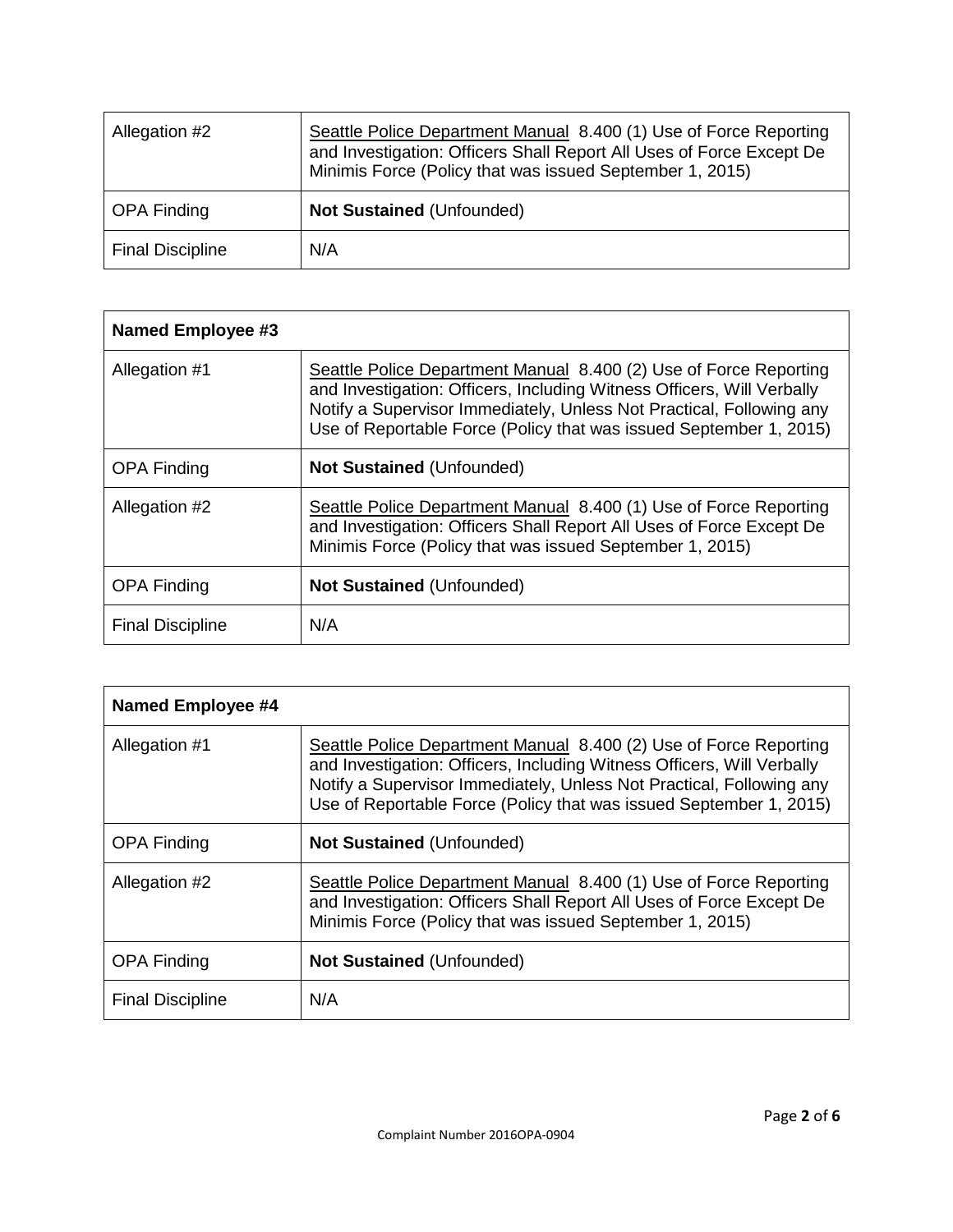### **INCIDENT SYNOPSIS**

The Named Employees were involved in the arrest of a subject.

### **COMPLAINT**

The complainant, the Force Review Unit, alleged that Named Employee #1 did not immediately report that he had used force to a supervisor. During the OPA investigation, it was determined that Named Employee #2 was present when the arrested subject complained of handcuff pain, and that Named Employee #4 was present as well.

### **INVESTIGATION**

The OPA investigation included the following actions:

- 1. Review of the complaint memo
- 2. Review of In-Car Videos (ICV)
- 3. Search for and review of all relevant records and other evidence
- 4. Interviews of SPD employees

### **ANALYSIS AND CONCLUSION**

The subject was arrested in a joint SPD and FBI task force operation. During the incident, a foot pursuit took place, with the subject eventually complying and getting down on the ground. Once the subject was on the ground, Named Employee #2 exited his patrol car and, along with another unknown SWAT officer, placed the subject in handcuffs. Named Employee #1 did not recall if he double locked the handcuffs or checked the gauge between the cuffs and the subject's wrists. Named Employee #2 assisted by standing the subject up and eventually readjusting the subject's handcuffs. At a later date, a supervisor was completing a Use of Force report due to SWAT deploying a blast ball at the subject during the foot pursuit. During his review of ICV, the supervisor heard the subject complain about the pain he was experiencing from the handcuffs. Named Employee #1 was ordered to complete a Use of Force report in which he documented that he did not hear any complaint of pain after applying the handcuffs, but did hear the subject state that the handcuffs were "hella tight." Named Employee #1 observed Named Employee #2 adjusting the handcuffs.

Named Employee #1 had an obligation to notify a supervisor that the subject had made a complaint of pain in connection with the handcuffs being placed on him. No specific word is required for a subject to indicate pain and, in this case, Named Employee #1 would have been well advised to inform a supervisor of the subject's complaint of extreme discomfort.

Named Employee #1 applied handcuffs to the subject in a manner that was observed by Named Employee #2 to potentially cause pain from the handcuffs. Named Employee #1 indicated that all he heard from the subject was that the handcuffs were "hella tight" and that he noticed the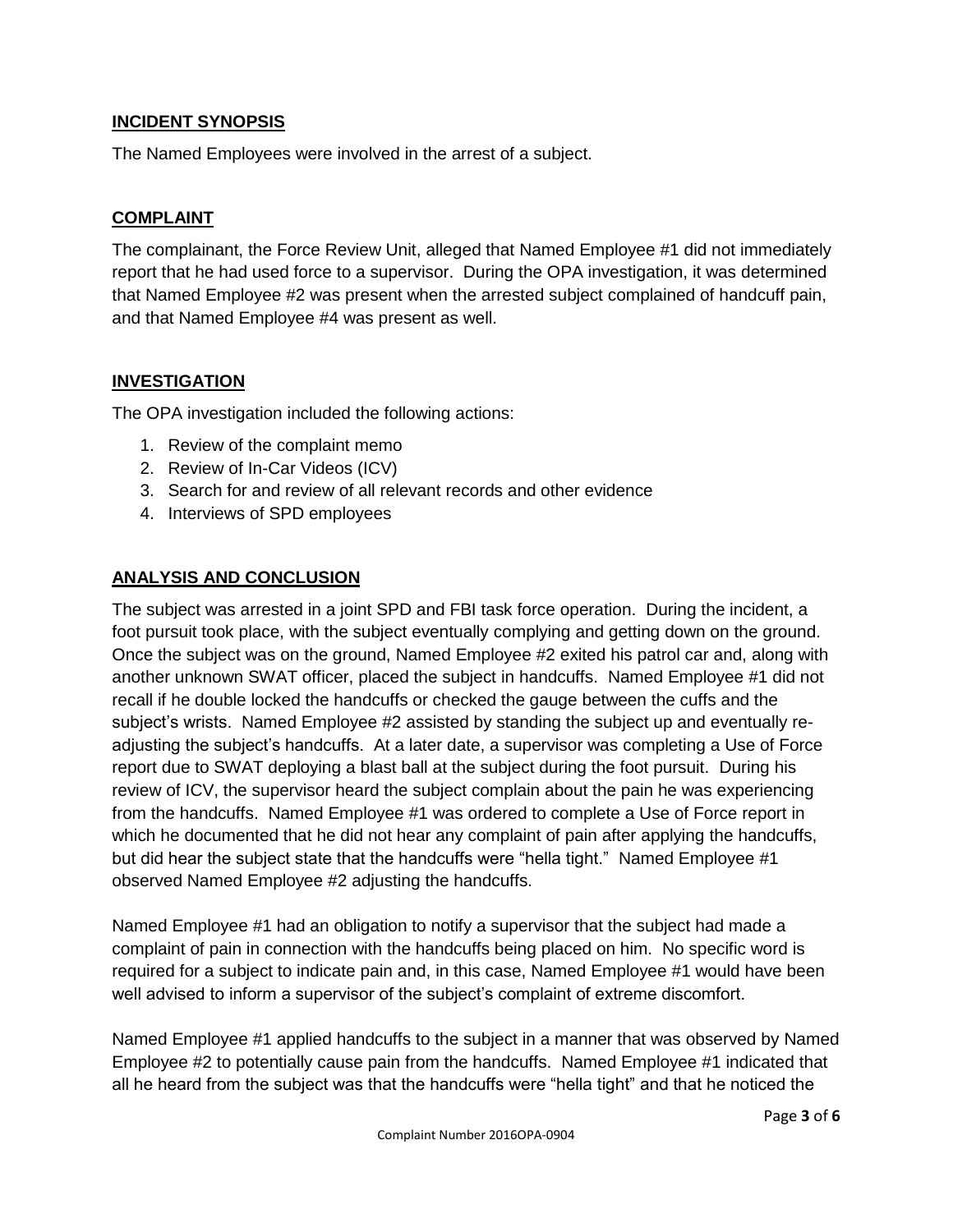subject was uncomfortable. While Named Employee #1 indicated he did not hear any complaints of pain from the subject, it appeared from his own entry of the incident, after the fact, that he was aware that the handcuffs were causing the subject discomfort. A subject in handcuffs need not use specific terms such as "pain" or "ouch" for this to be considered a Type 1 use of force.

The complainant alleged that Named Employee #2 failed to notify a supervisor of the subject's complaint of pain associated with handcuffs. Named Employee #2 saw that the handcuffs had been applied incorrectly to the subject and adjusted them while they were still at the scene. As Named Employee #2 adjusted the handcuffs, he heard the subject complain about them being too tight. Named Employee #2 told OPA he did not believe he needed to screen this with a supervisor since it was not an "official complaint of pain" and a Lieutenant was nearby when the subject expressed his discomfort regarding the handcuffs. The obligation to notify a supervisor regarding a specific fact or incident is an affirmative duty and cannot be satisfied by simply noting the presence of a supervisor at a scene.

Named Employee #2 was not the officer who applied the handcuffs and was not required, other than to notify a supervisor, to report this Use of Force with a report.

Named Employee #3 was the highest ranking person on-scene during the incident. Named Employee #3 recalled observing Named Employee #2 readjusting the handcuffs for the subject, but did not know specifically why Named Employee #2 was doing that. Named Employee #3 did not apply the handcuffs and did not screen the Use of Force.

Named Employee #3 was not the officer who applied the handcuffs and did not transport the subject. Additionally, during his OPA Interview, Named Employee #3 indicated that he did not hear any complaints of pain from the subject.

Named Employee #4 was not involved in the physical arrest of the subject and did not see handcuffs being applied to the subject. He did not recall or observe any complaints of pain while the subject was being transported from the ground to the patrol car, or during his observation of the subject.

Named Employee #4 did not use any reportable force on the complainant and did not apply the handcuffs.

#### **FINDINGS**

#### **Named Employee #1**

Allegation #1 The evidence showed that the Named Employee would benefit from additional training. Therefore a finding of **Not Sustained** (Training Referral) was issued for *Use of Force Reporting*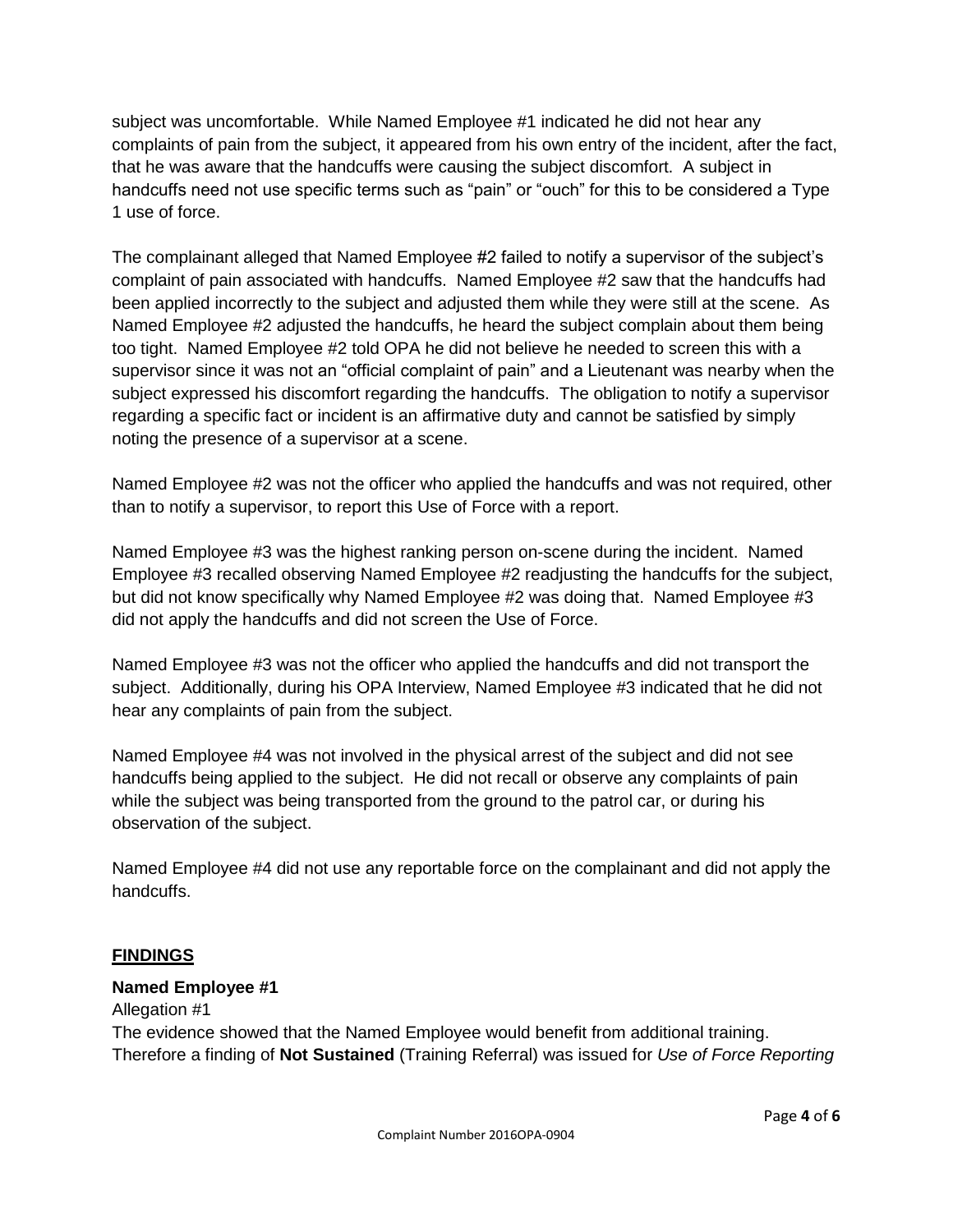*and Investigation: Officers, Including Witness Officers, Will Verbally Notify a Supervisor Immediately, Unless Not Practical, Following any Use of Reportable Force.*

**Required Training:** Named Employee #1 should be reminded by his supervisor of the intent of the Use of Force policy and the need to notify a supervisor when a subject expresses pain, as well as documenting the incident with a Use of Force Report.

## Allegation #2

The evidence showed that the Named Employee would benefit from additional training. Therefore a finding of **Not Sustained** (Training Referral) was issued for *Use of Force Reporting and Investigation: Officers Shall Report All Uses of Force Except De Minimis Force*

**Required Training:** The same as for allegation #1, above.

## **Named Employee #2**

## Allegation #1

The evidence showed that the Named Employee would benefit from additional training. Therefore a finding of **Not Sustained** (Training Referral) was issued for *Use of Force Reporting and Investigation: Officers, Including Witness Officers, Will Verbally Notify a Supervisor Immediately, Unless Not Practical, Following any Use of Reportable Force.*

**Required Training:** Named Employee #2 should be reminded by his supervisor and instructed on the importance of explicitly screening all force other than de minimis with a supervisor.

## Allegation #2

A preponderance of the evidence showed that Named Employee #2 was not required to report this Use of Force with a report. Therefore a finding of **Not Sustained** (Unfounded) was issued for *Use of Force Reporting and Investigation: Officers Shall Report All Uses of Force Except De Minimis Force*

## **Named Employee #3**

## Allegation #1

A preponderance of the evidence showed that Named Employee #3 did not apply the handcuffs and did not screen the Use of Force. Therefore a finding of **Not Sustained** (Unfounded) was issued for *Use of Force Reporting and Investigation: Officers, Including Witness Officers, Will Verbally Notify a Supervisor Immediately, Unless Not Practical, Following any Use of Reportable Force.*

## Allegation #2

A preponderance of the evidence showed that Named Employee #3 did not apply the handcuffs, did not transport the subject, and did not hear any complaints of pain from the subject. Therefore a finding of **Not Sustained** (Unfounded) was issued for *Use of Force Reporting and Investigation: Officers Shall Report All Uses of Force Except De Minimis Force*